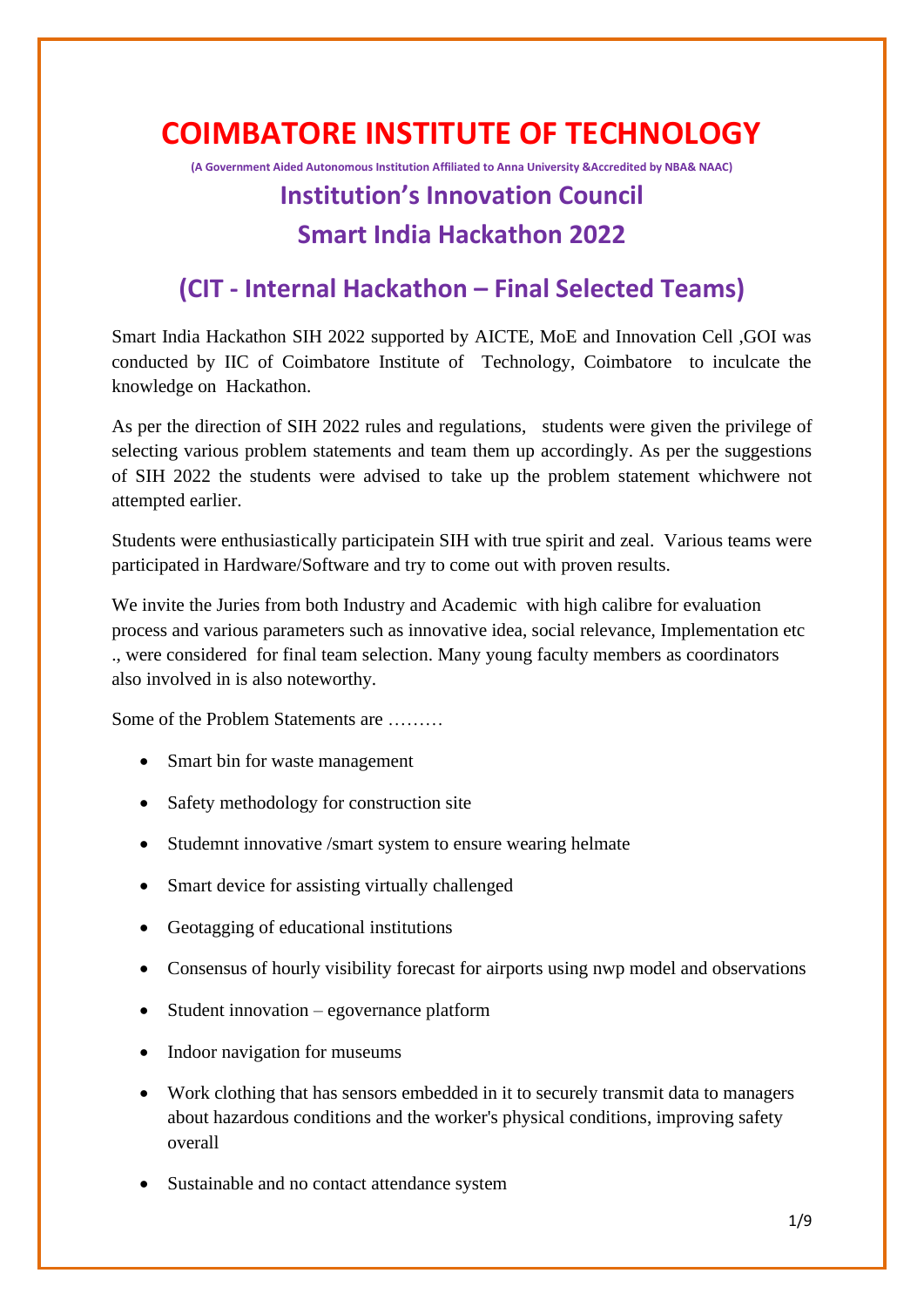• The issue of conversion of excess milk to skimmed milk powder and less demand lead to blockage of capital for dairy industry. The alternate for conversion of excess milk may be explored.

Develop a mobile app for 'track the missing child' using facial recognition

#### **Congratulations**

### **Selected Top Teams**

#### **Team : Smart\_Bin \_Waste\_Management**

| Team           | <b>Name</b>               | <b>Stream</b>     | Year                       |
|----------------|---------------------------|-------------------|----------------------------|
|                |                           |                   |                            |
| Leader         | <b>AMEER SULTHAN I</b>    | Civil Engineering | 3                          |
|                | <b>HEMA S</b>             | Civil Engineering | 3                          |
|                | VISWA J V M S             | Civil Engineering | 3                          |
| <b>Members</b> | <b>GOKULA SARAVANAN S</b> | Civil Engineering | 3                          |
|                | <b>SHIDDESHWAR R</b>      | Civil Engineering | 3                          |
|                | RISHWANTH A V K           | Civil Engineering | 3                          |
| Mentor 1       | Dr. K. Nithyapriya        | Civil Engineering | <b>Assistant Professor</b> |
| Mentor 2       | Dr. N. Saranya            | Civil Engineering | <b>Assistant Professor</b> |

#### **Team : Safety\_Methodology\_Construction\_Site**

| <b>Team</b>         | <b>Name</b>                | <b>Stream</b>     | Year                       |
|---------------------|----------------------------|-------------------|----------------------------|
| Leader              | SENTHUR KUMARAN M          | Civil Engineering | 3                          |
|                     | <b>AMIRTHA PRIYA A</b>     | Civil Engineering | 3                          |
|                     | <b>SHAKTHI K</b>           | Civil Engineering | 3                          |
|                     | <b>KARTHIKA SREE A</b>     | Civil Engineering | 3                          |
| <b>Members</b>      | <b>NITHYAR</b>             | Civil Engineering | $\mathcal{R}$              |
|                     | VHISHVA LAXMY V P          | Civil Engineering | 3                          |
| Mentor 1            | Dr.C.Shankar               | Civil Engineering | <b>Assistant Professor</b> |
| Mentor <sub>2</sub> | Col(Retd) Jacob G Podipara | Civil Engineering | <b>Associate Professor</b> |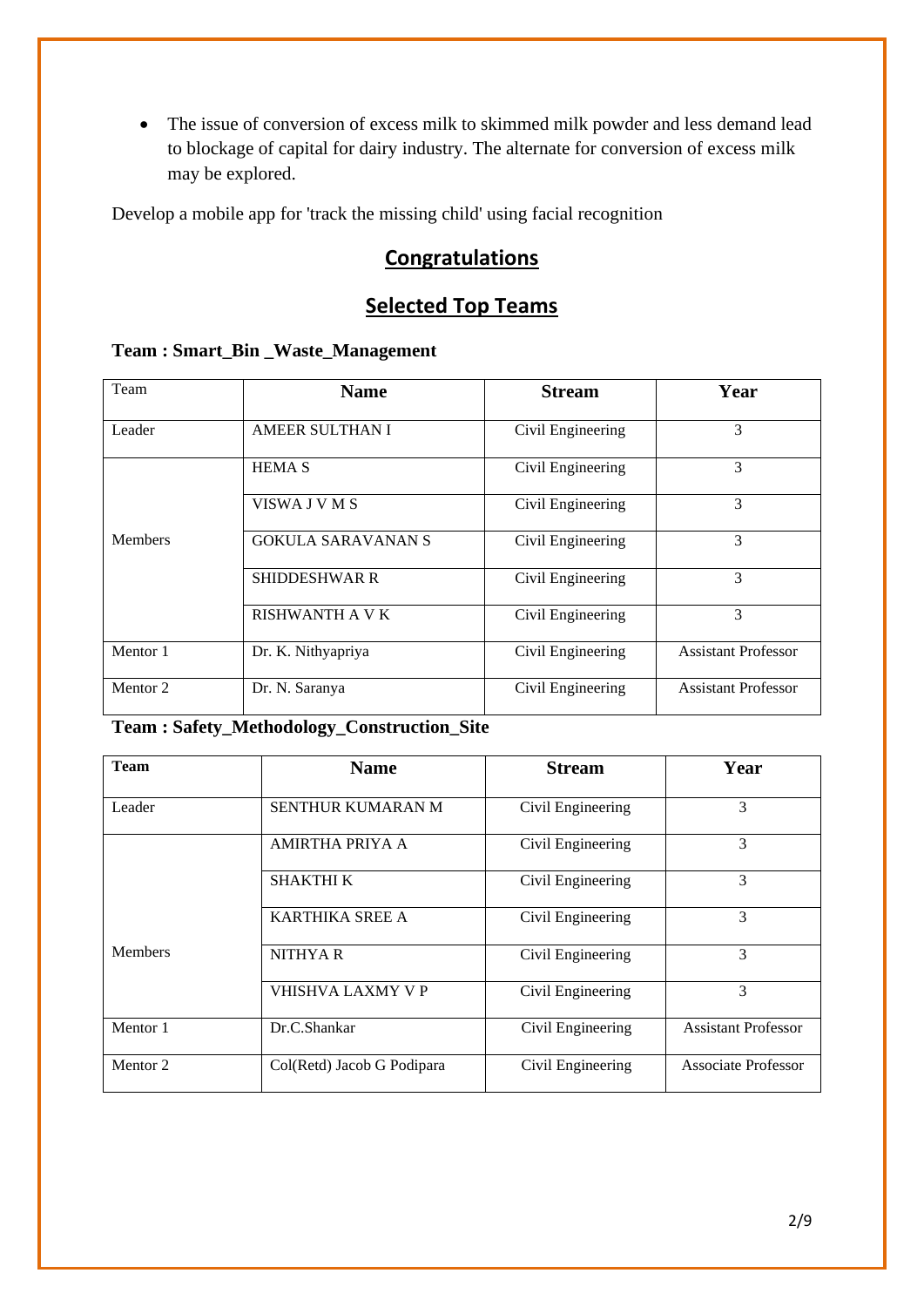| <b>Team</b>    | <b>Name</b>               | <b>Stream</b> | Year                        |
|----------------|---------------------------|---------------|-----------------------------|
| Leader         | <b>SUDARSHANAN K.M</b>    | Mechanical    | $\mathfrak{D}$              |
|                | <b>HARIHARAN K.S</b>      | Mechanical    | $\mathfrak{D}$              |
|                | CHINMAYA MAHADEV M.N.     | <b>ECE</b>    | $\mathcal{D}_{\mathcal{L}}$ |
| <b>Members</b> | <b>MAITHREYE.S.R</b>      | <b>ECE</b>    | $\mathfrak{D}$              |
|                | YASWIN S.G                | Mechanical    | $\mathcal{D}_{\mathcal{L}}$ |
|                | <b>SREE SIVARANJINI M</b> | Mechanical    | $\mathcal{D}$               |

#### **Team :Student\_Innovation\_Smart\_System\_Ensure\_Wearing\_Helmet**

#### **Team : Smart\_Device\_ Assisting\_Virtually\_Challenged**

| Team           | <b>Name</b>                | <b>Stream</b> | Year                        |
|----------------|----------------------------|---------------|-----------------------------|
| Leader         | <b>JAIBARATHRAJ N</b>      | Mechanical    | $\mathcal{D}_{\mathcal{L}}$ |
|                | <b>IMTHIYAS MOHAMMED J</b> | Mechanical    | $\mathcal{D}_{\mathcal{L}}$ |
|                | PURUSHOTTMAN MISHRA D      | Mechanical    | $\mathcal{D}_{\mathcal{L}}$ |
| <b>Members</b> | <b>MAHALAKSHMI P</b>       | Mechanical    | $\mathfrak{D}$              |
|                | PREETHI R                  | <b>ECE</b>    | $\mathcal{D}_{\mathcal{L}}$ |
|                | <b>VASANTH S</b>           | Mechanical    | $\mathfrak{D}$              |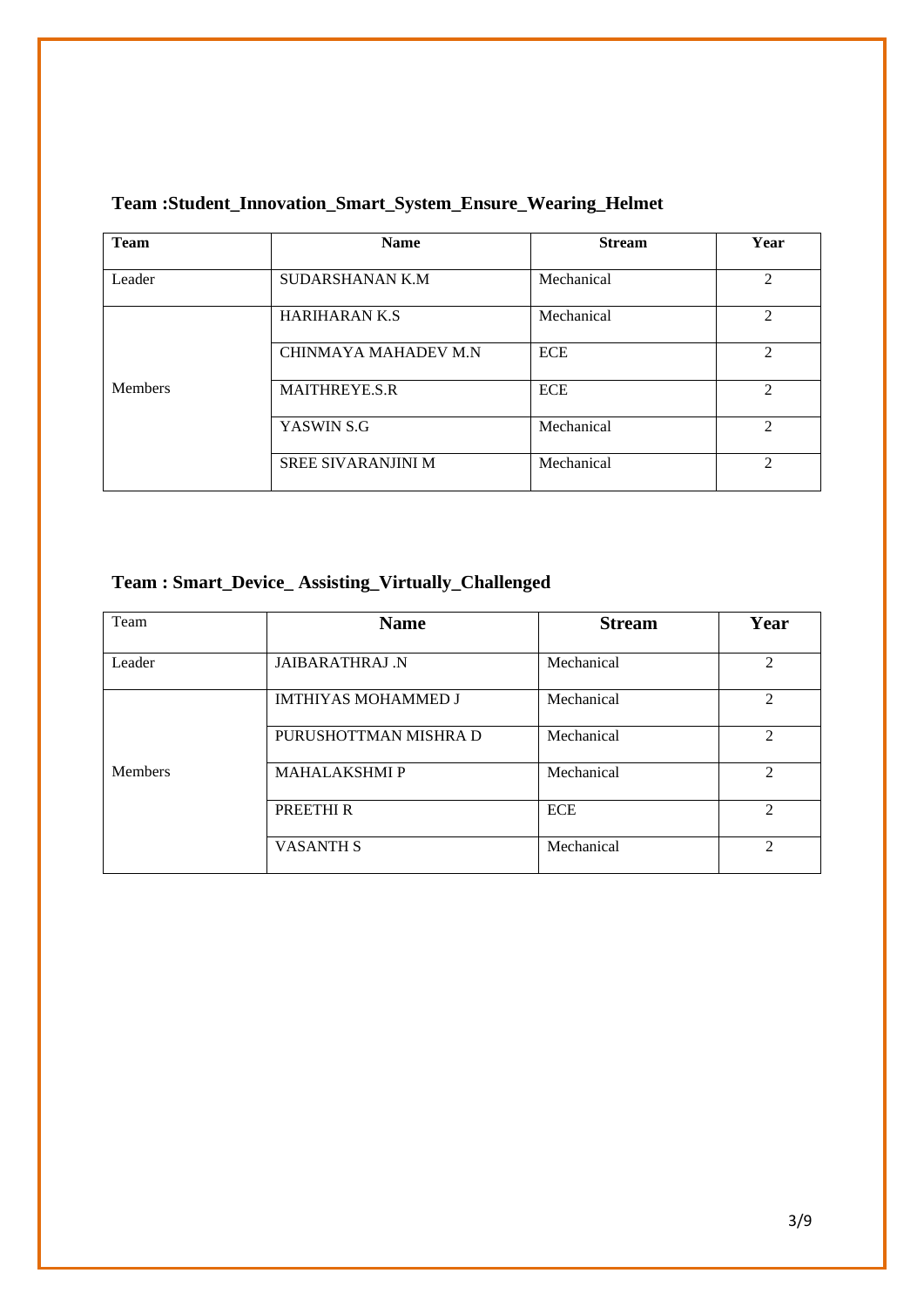| Team           | <b>Name</b>      | <b>Stream</b>                        | Year                       |
|----------------|------------------|--------------------------------------|----------------------------|
| Leader         | Ramalingam M     | Electrical & Electronic Engineering  | 3                          |
|                | KephaRhenie S E  | Electrical & Electronics Engineering | 3                          |
|                | Venkatesan A     | Electrical & Electronics Engineering | 3                          |
| <b>Members</b> | Syed Abdul Haq S | Electrical & Electronics Engineering | 3                          |
|                | Vijeandrrah NL   | Electrical & Electronics Engineering | 3                          |
|                | Sanjay JY        | Electrical & Electronics Engineering | 3                          |
| Mentor 1       | Dr.M.Packiasudha | Electrical & Electronics Engineering | <b>Assistant Professor</b> |
| Mentor 1       | Mr. V. Ezhilan   | Electrical & Electronics Engineering | <b>Assistant Professor</b> |

#### **Team : Geotagging of Educational Institutions**

**Team : Consensus\_hourly\_visibility\_forecast\_airports\_ NWP** 

| Team              | <b>Name</b>      | <b>Stream</b>                             | Year     |
|-------------------|------------------|-------------------------------------------|----------|
| Leader            | Vigneshwar LU    | Electrical & Electronic Engineering       | 3        |
|                   | Jotheeswaran N   | Electrical & Electronics Engineering      | 3        |
|                   | Aravind M        | Electrical & Electronics Engineering      | 3        |
| <b>Members</b>    | Murugalakshmi M  | Electrical & Electronics Engineering      | 3        |
|                   | Soundarya M      | Electrical & Electronics Engineering      | 3        |
|                   | Vigneswari G     | Electrical & Electronics Engineering      | 3        |
| Mentor 1          | Dr. P. Jagadesh  | Electrical & Electronics Engineering      | AP       |
| Industrial mentor | Mr.R. Suresh Ram | <b>Bosch Global Software Technologies</b> | Industry |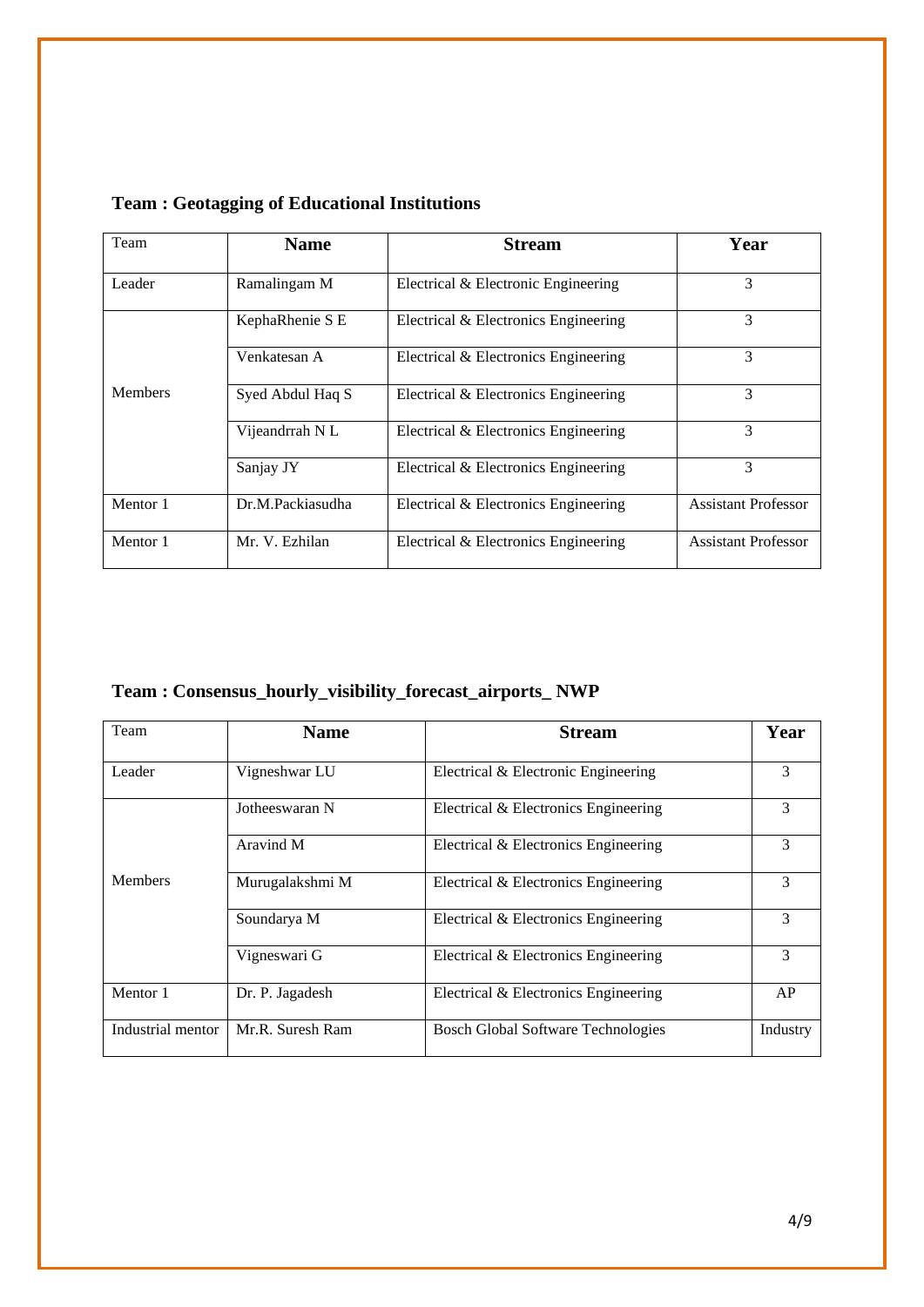| Team                | <b>Name</b>       | <b>Stream</b>     | Year           |
|---------------------|-------------------|-------------------|----------------|
|                     |                   |                   |                |
| Leader              | AaquilAhamed      | <b>EEE</b>        | 2              |
|                     |                   |                   |                |
|                     | Saicharan.T       | Mechanical        | $\overline{2}$ |
|                     |                   |                   |                |
|                     | Tamilarasan.S     | <b>EEE</b>        | $\overline{2}$ |
|                     |                   |                   |                |
|                     | Karupaiyachu      | <b>CSE</b>        | $\overline{2}$ |
|                     |                   |                   |                |
| <b>Members</b>      | Meenupriya. P     | MSC <sub>SS</sub> | $\overline{2}$ |
|                     |                   |                   |                |
|                     | Santhosh.S        | <b>CSE</b>        | $\mathcal{L}$  |
|                     |                   |                   |                |
| Mentor 1            | Dr.A.N.Senthilvel | <b>CSE</b>        | $\mathcal{L}$  |
|                     |                   |                   |                |
| Mentor <sub>2</sub> | Dr.A.Saravanan    | MSC <sub>SS</sub> | $\mathcal{L}$  |
|                     |                   |                   |                |

#### **Team : Student Innovation – eGovernance Platform**

#### **Team : Indoor navigation for museums**

| Team    | <b>Name</b>    | <b>Stream</b> | Year           |
|---------|----------------|---------------|----------------|
| Leader  | Krishnakumar V | <b>CSE</b>    | 2              |
|         | J Y Sanjay     | <b>CSE</b>    | 2              |
|         | Arvind V       | <b>CSE</b>    | 2              |
| Members | Karthikraman R | <b>CSE</b>    | 2              |
|         | Harinivas P    | <b>CSE</b>    | $\mathfrak{D}$ |
|         | Harshini D     | <b>CSE</b>    | 2              |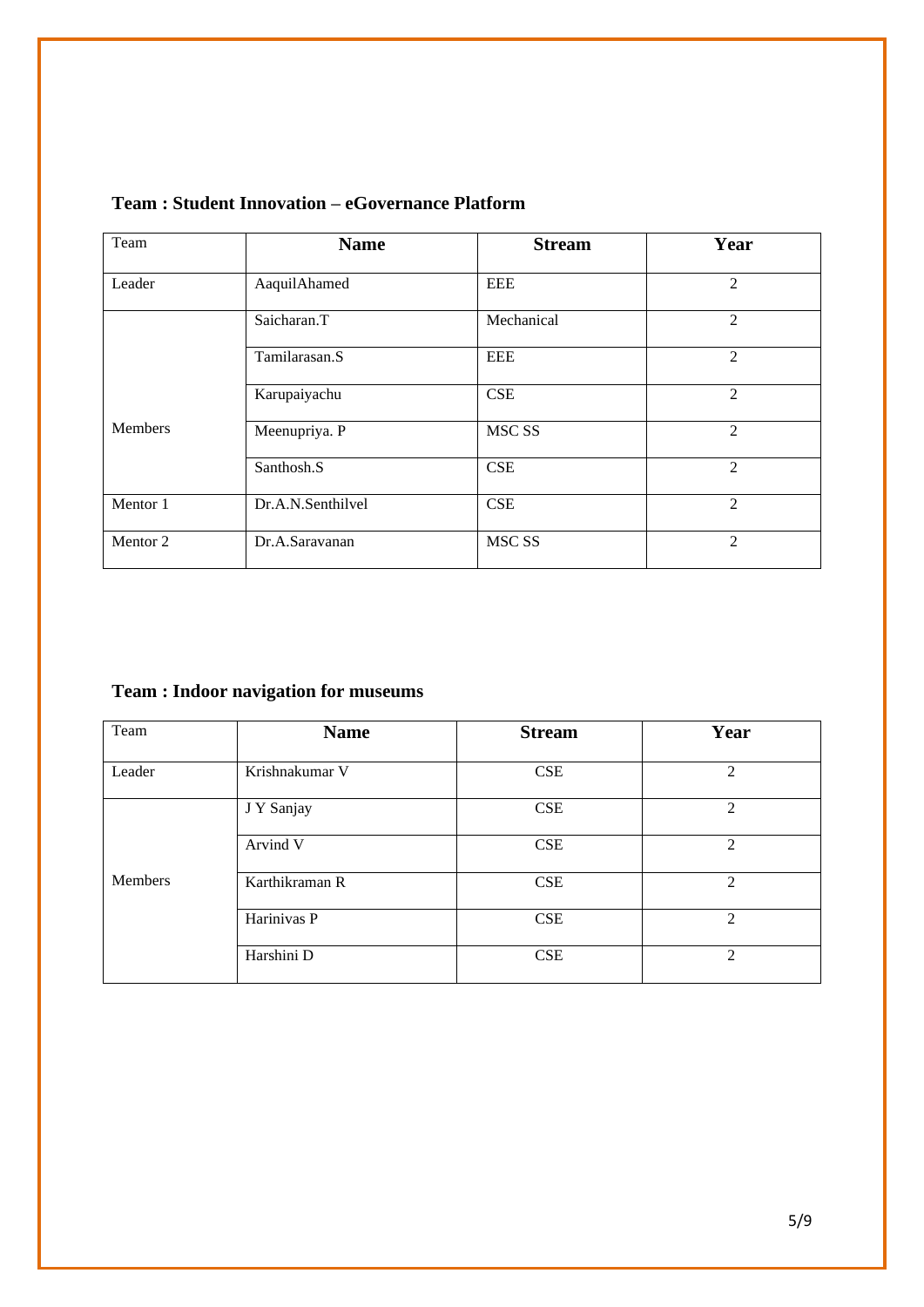| Team           | <b>Name</b>       | <b>Stream</b> | Year |
|----------------|-------------------|---------------|------|
| Leader         | Harshavarthana M  | <b>ECE</b>    | 3    |
|                | Amirthavarshini R | ECE           | 3    |
|                | Atchaya B         | <b>ECE</b>    | 3    |
| <b>Members</b> | Kiruthika A       | <b>ECE</b>    | 3    |
|                | Kiruthika P S     | <b>ECE</b>    | 3    |
|                | Raghavi R         | <b>ECE</b>    | 3    |

#### **Team : Work\_Clothing\_Sensors\_Embedded**

### **Team : Sustainable\_Contact\_Attendance\_System**

| Team    | <b>Name</b>      | <b>Stream</b> | Year          |
|---------|------------------|---------------|---------------|
| Leader  | Sathish P        | <b>ECE</b>    | 3             |
|         | Anuja V          | <b>ECE</b>    | 3             |
|         | Mythily A        | <b>ECE</b>    | 3             |
| Members | PriyaDharshini C | <b>ECE</b>    | 3             |
|         | Sherjeel Amin    | <b>ECE</b>    | $\mathcal{E}$ |
|         | Sujitha R        | <b>ECE</b>    | 3             |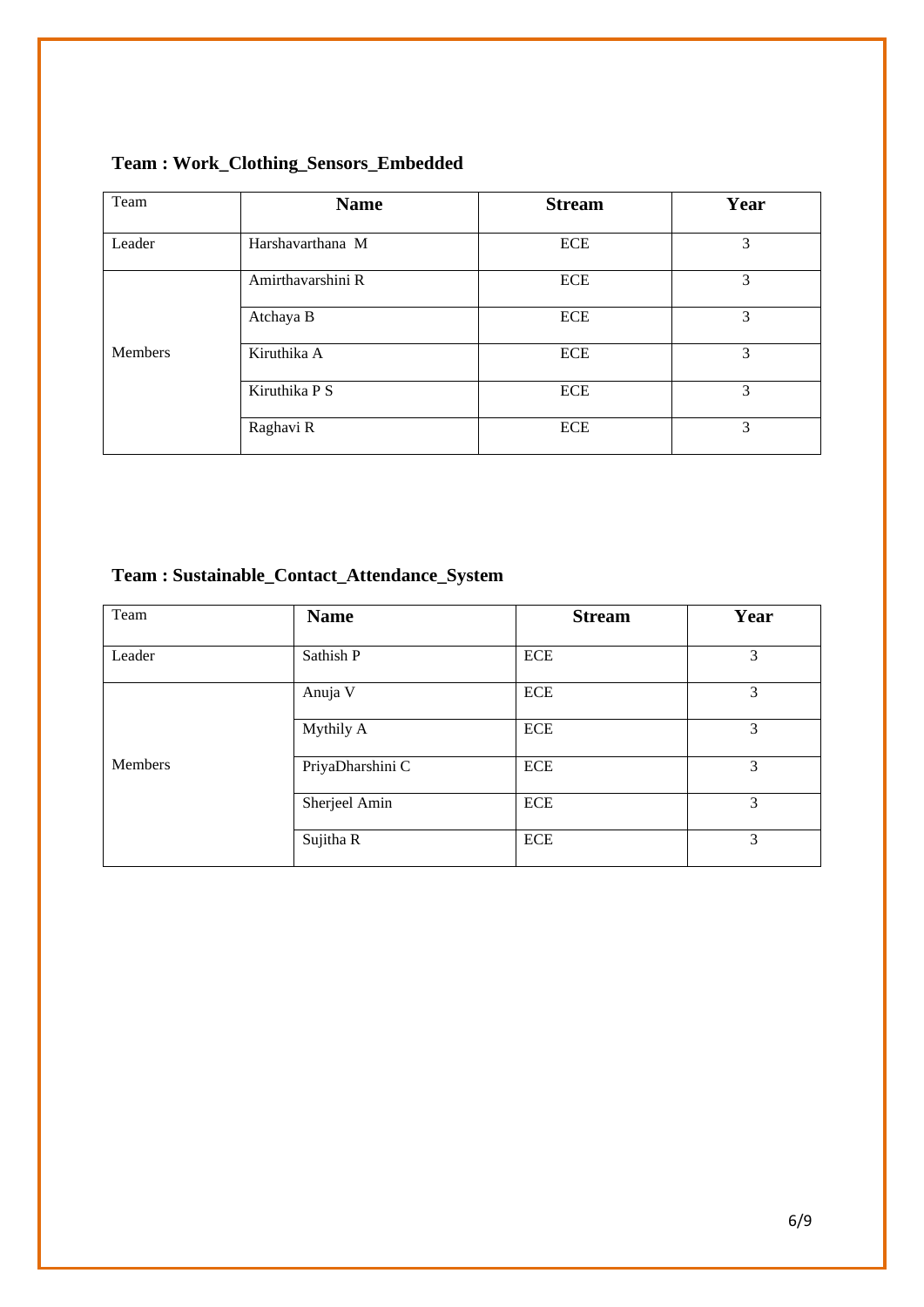| Team                | <b>Name</b>          | <b>Stream</b>               | Year                       |
|---------------------|----------------------|-----------------------------|----------------------------|
| Leader              | N.G. Sachin          | <b>Chemical Engineering</b> | 3                          |
|                     | P. Anisha            | <b>Chemical Engineering</b> | 3                          |
|                     | S. Anitha            | <b>Chemical Engineering</b> | 3                          |
|                     | L. Selvakeerthana    | <b>Chemical Engineering</b> | 3                          |
| Member              | J. Hemanth           | <b>Chemical Engineering</b> | 3                          |
|                     | M. Palani            | <b>Chemical Engineering</b> | 3                          |
| Mentor 1            | Dr. A. Gnanaprakasam | <b>Chemical Engineering</b> | <b>Associate Professor</b> |
| Mentor <sub>2</sub> | Dr. P. Sivakumar     | <b>Chemical Engineering</b> | <b>Assistant Professor</b> |

**Team : Conversion\_Excess\_Milk\_Skimmed\_Milk**

#### **Team : Track\_Missing\_Child\_Facial\_Recognition**

| Team           | <b>Name</b>          | <b>Stream</b>                 | Year          |
|----------------|----------------------|-------------------------------|---------------|
| Leader         | Dhakshesh T          | <b>Information Technology</b> | 3             |
|                | Mukunth Vaibhay G    | <b>Information Technology</b> | 3             |
|                | Jaivant Annaamalai S | <b>Information Technology</b> | 3             |
| <b>Members</b> | Sakthivel S          | <b>Information Technology</b> | 3             |
|                | Navin Kumar          | <b>Information Technology</b> | 3             |
|                | R. Keerthi           | <b>Information Technology</b> | $\mathcal{F}$ |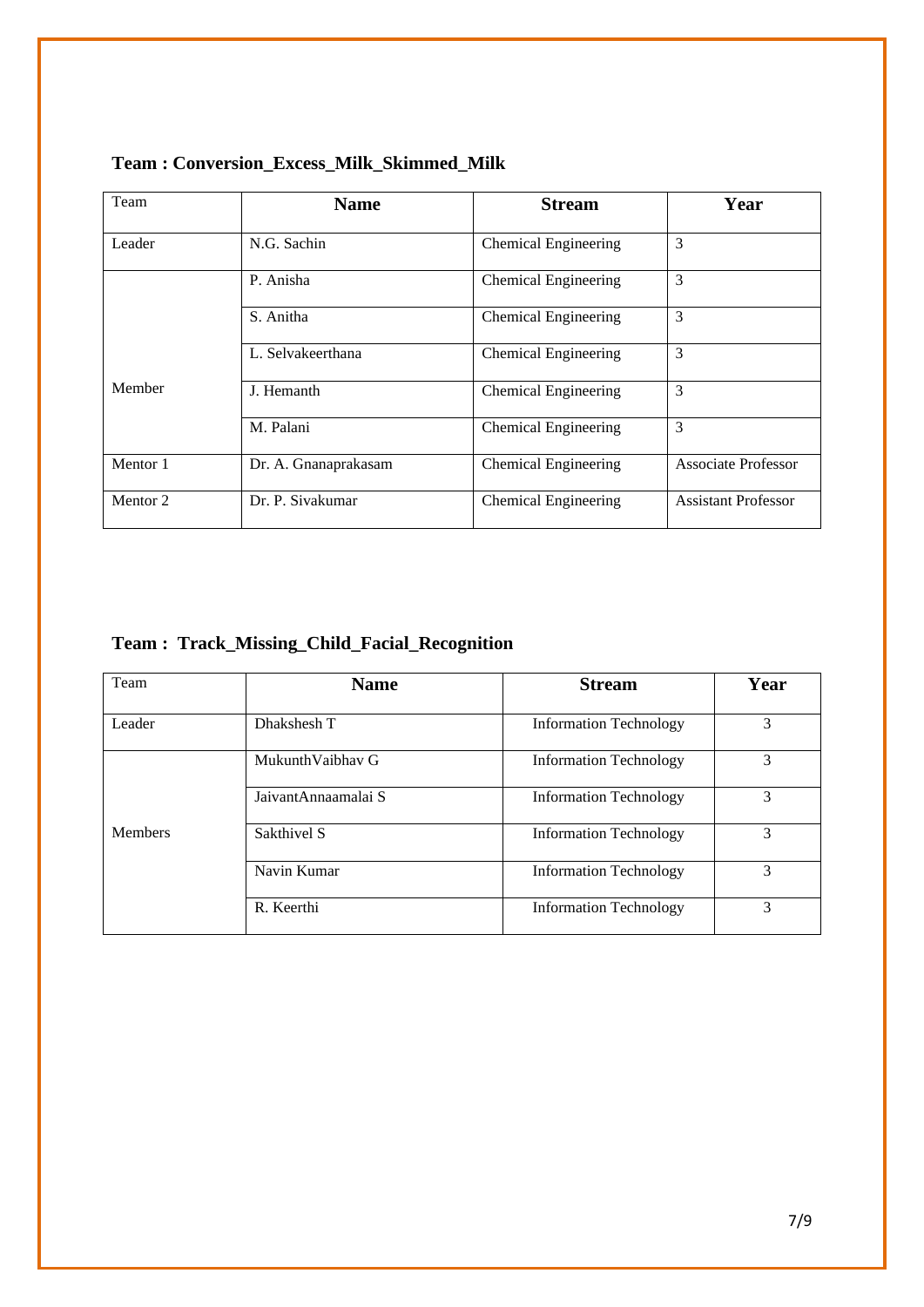| Team                | <b>Name</b>            | <b>Stream</b> | Year                       |
|---------------------|------------------------|---------------|----------------------------|
| Leader              | <b>SHARULATHA N</b>    | AI&ML         | 3                          |
|                     | KASI VISWANATHAN       | AI&ML         | 3                          |
|                     | AVANTHIKA KARTHIKEYAN  | AI&ML         | 3                          |
| <b>Members</b>      | <b>SUBASH S</b>        | AI&ML         | 3                          |
|                     | <b>TARUN KUMAR I S</b> | AI&ML         | 3                          |
|                     | SANJAYPRANAV V M       | AI&ML         | 3                          |
| Mentor 1            | SHANA JAYACHANDRAN     | AI&ML         | <b>Associate Professor</b> |
| Mentor <sub>2</sub> | PRIYA DHARSHINI        | AI&ML         | <b>Assistant Professor</b> |

#### **Team : Automatic\_Notes\_Maker\_Audio\_Recordings**

#### **Team : Number\_Plate\_Moving\_Vechiles\_Coal\_Mine**

| Team                | <b>Name</b>               | <b>Stream</b> | Year                       |
|---------------------|---------------------------|---------------|----------------------------|
| Leader              | <b>KISHORE S</b>          | AI&ML         | 3                          |
|                     | AATHESHWARAN M            | AI&ML         | 3                          |
|                     | KAVYA KANNAN              | AI&ML         | $\mathcal{E}$              |
|                     | KISHORE KUMAR D           | AI&ML         | 3                          |
| <b>Members</b>      | <b>SAMIKSHA I</b>         | AI&ML         | 3                          |
|                     | <b>SARAN PRASATH A R</b>  | AI&ML         | 3                          |
| Mentor 1            | <b>SHANA JAYACHANDRAN</b> | AI&ML         | <b>Associate Professor</b> |
| Mentor <sub>2</sub> | PRIYA DHARSHINI           | AI&ML         | <b>Assistant Professor</b> |